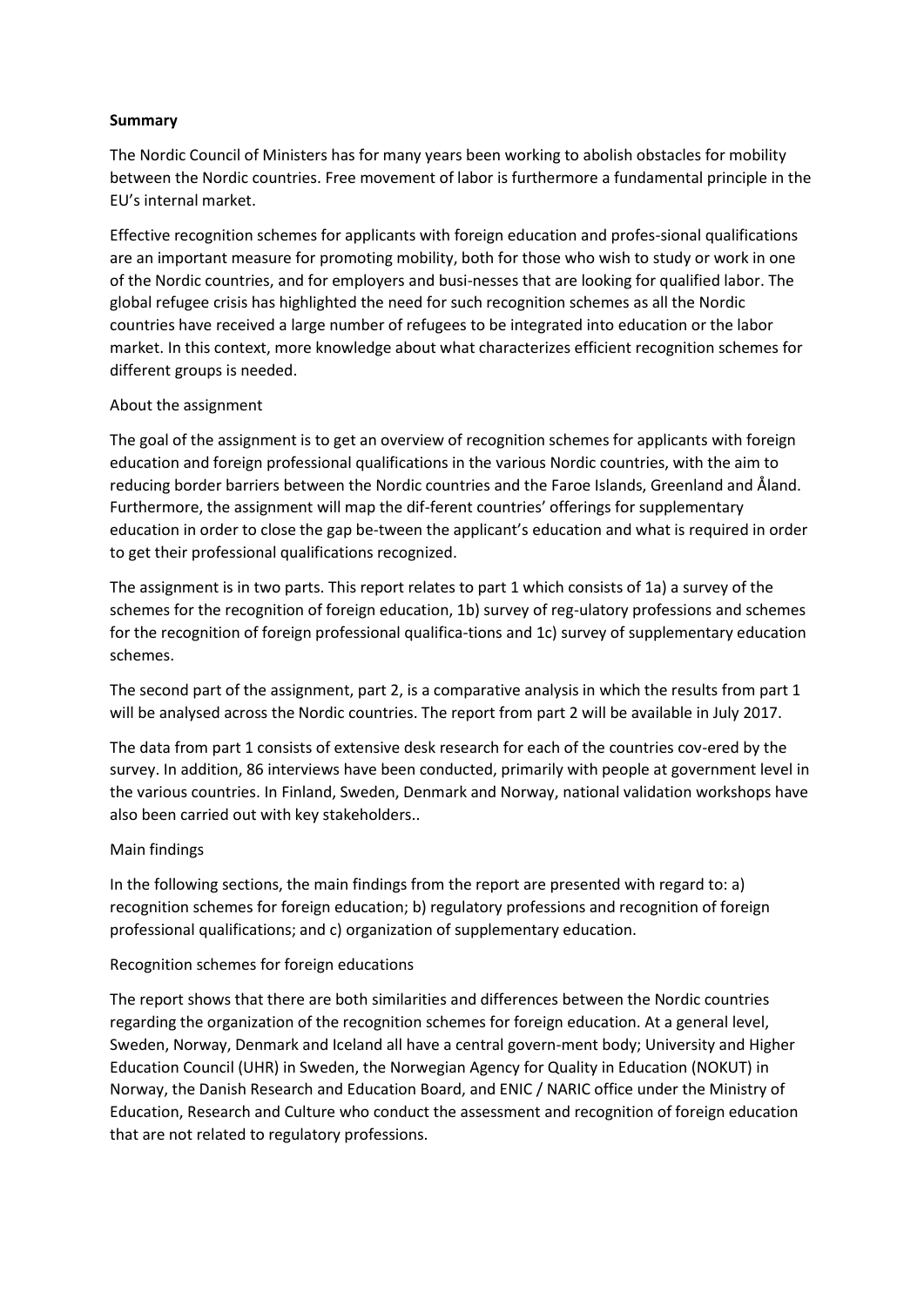Finland's ENIC / NARIC office is the Finnish National Agency for Education (FNAE). The FNAE provides advice to colleges on issues related to the recognition of academic education in general, as well as assessing and making decisions regarding the recogni-tion of foreign education for some of the regulated professions in Finland.

Even though the countries at an overall level have organized the recognition sys-tem in a similar manner, there are still major differences between the mandates of the recognition bodies and the organization of the recognition process. The variations in-clude whether there are different types of recognition schemes, whether the recogni-tion is legally binding or advisory, and whether the recognition scheme applies to multi-level education. These differences are reflected, inter alia, in the big differences in how many applications the different countries receive: In Sweden, UHR received just over 27,000 applications for so-called general recognition of foreign education in 2016, while the corresponding figures for Norway and Denmark were 7,661 (in 2016) and 2,474 (in 2015). Finnish Education Agency (FNAE) received 836 applications by 2015. Again, it is important to emphasize that the figures are not directly comparable, because the sys-tem of recognition is different. Therefore, the different numbers should be read primar-ily as an indication of differences in the organization of the system, and not directly as an indication of activity related to the recognition of foreign education.

## Regulatory professions and recognition of foreign professional qualifications

In this report, we use "regulated professions" on professions regulated according to the EU Professional Qualifications Directive (Directive 2005/36 / EC, as amended by Di-rective 2013/55 / EU) in the various countries. Professions governed by other national legislation, which are not based on the EU Professional Qualification Directive, are therefore not included in the report.

### Big difference in the number of regulatory professions

The report shows that the number of regulatory professions and the authorities respon-sible for the various regulatory professions varies: Norway has 163 regulatory profes-sions (15 recognition offices), Denmark has 139 (24 recognition offices), Sweden has 66 (15 recognition offices), Finland has 83 (16 recognition offices) and Iceland has 177 (9 recognition offices). However, the figures are not directly comparable as the differ-ent medical specialties are registered differently. In Norway, the different doctoral spe-cializations are regarded as a separate regulatory profession, while this is not the case in Sweden or Denmark. Greenland and the Faroe Islands differ from the other countries included in the survey because they are not part of the European cooperation and thus not covered by the EU Qualifications Directive.

### Requirements for recognition vary

Furthermore, the survey shows that the recognition process for the regulatory profes-sions varies between different professions and between different countries. The re-quirements that must be met in order for a foreign professional qualification to be ap-proved also vary. The exception is for professionals with EU / EEA qualifications covered by the EU Professional Qualifications Directive. For this group, the qualifications will initially be approved, provided that it cannot be documented that the qualification dif-fers significantly from the requirements for corresponding national qualifications. How-ever, the interpretation of what constitutes a significant deviation is discretionary, and this report shows that different recognition offices and countries have different prac-tices regarding what is considered to be significant deviations. As an example, the re-port indicates that Norwegian recognition authorities have consistently adopted stricter recognition practices than the other countries, but several informants now state that this has changed.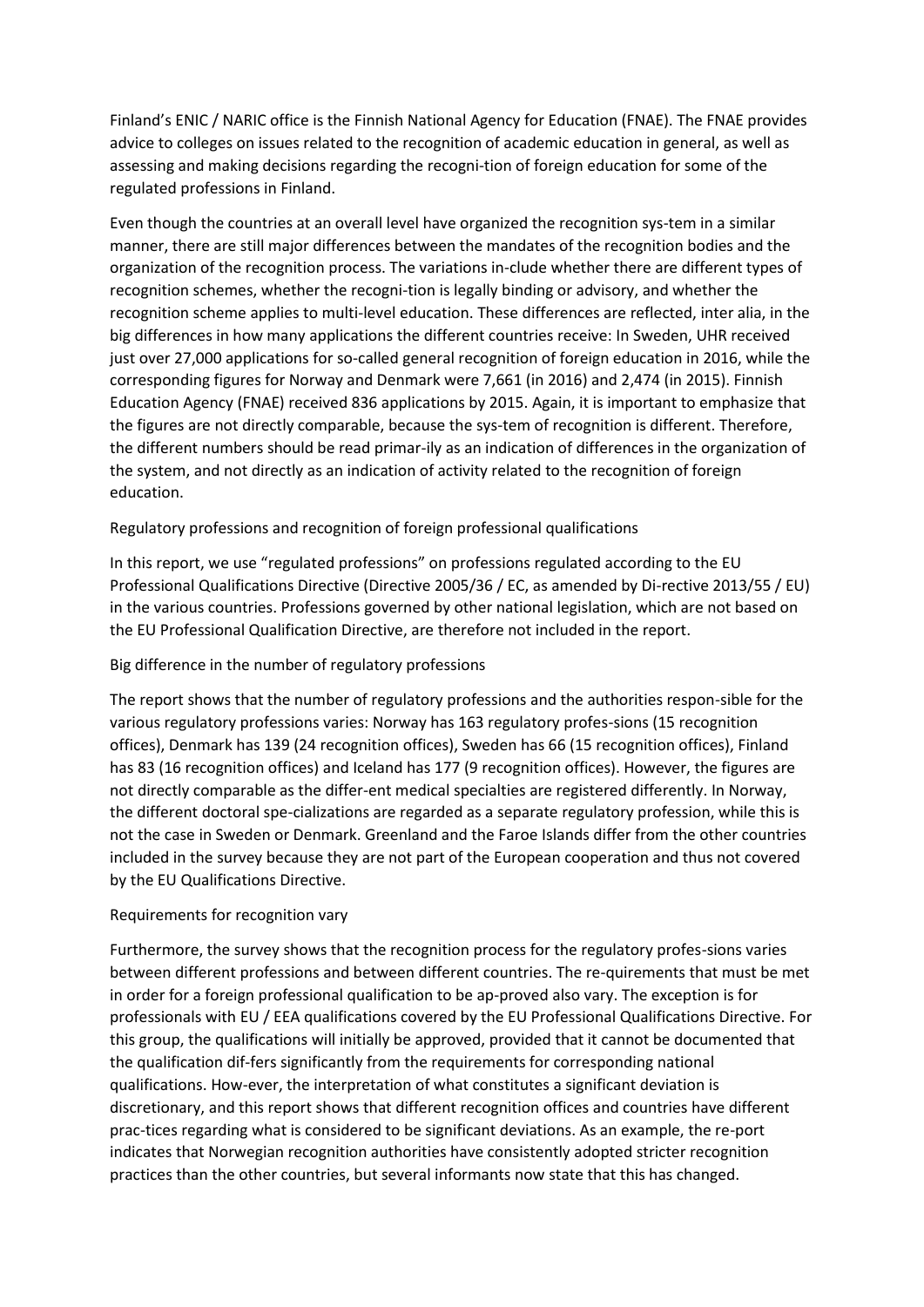For applicants with professional qualifications not covered by the Professional Qual-ifications Directive, ie applicants from third countries, countries have different require-ments, procedures and practices related to recognition. The Danish and the (new) Nor-wegian scheme for the recognition of health care professionals with third-country educa-tion is relatively similar, as both countries require preliminary / initial self-assessment be-fore the candidates must complete and pass courses in language, courses in the Danish / Norwegian legislation and organization of the health sector, courses in drug handling, etc. A similar system is also established for health care professionals in Finland. Some inform-ants have expressed concern that the requirements for health care professionals trained in third countries are significantly stricter than those of EU / EEA qualifications, which many applicants perceive as unfair. On the other hand, other informants emphasize that strict requirements are necessary to maintain patient safety.

Sweden has a different model for the recognition of professional qualifications from third countries. This is largely linked to the supplementary education system and is very extensive. In addition to a process similar to the Norwegian, Danish and Finnish for those who evaluate their qualifying qualifications as a whole, there is a comprehen-sive offer for supplementary education to those who do not receive their approved qualifications. However, the Swedish system of recognition has recently been revised. Unlike earlier, less emphasis is now placed on the fact that the foreign education must "correspond to Swedish education" and more emphasis that the qualification must "ad-equately match" with Swedish education.

## Lack of statistics at several recognition offices

The report was supposed to include statistics on the number of applications, country of origin etc. for a selection of regulated professions. However, the data collection has shown that there are very different systems for documenting the number of applicants and applications, both within the various recognition offices in each country and be-tween the different countries. In Norway, the largest recognition office, the Norwegian Directorate of Health, which approves all the regulatory professions associated with the health care sector, currently does not have the opportunity to obtain statistics on ap-plications. Denmark differs from the other countries as both the Patient Safety Board and the Board of Research and Education, which are the recognition offices for the pro-fessions related to the health care sector and the education sector, have detailed sta-tistics available for all professions. For example, the statistics show that in 2015, the Patient Safety Board received 348 applications from doctors educated in a third country and 454 applications from doctors educated within the EU / EEA. The corresponding number for nurses was 88 (third country) and 54 (EU / EEA) and for dentist 72 (third country) and 29 (EU / EEA).

Updated and detailed knowledge of applicants and their country of origin and qual-ifications is a key prerequisite for establishing good offers for supplementary education. Where the recognition offices do not have access to systematic data across the target group, this provides a challenge.

### Supplementary education

In this report, the following definition of supplementary education is used:

Supplementary education refers to permanent, customized courses or programs aimed at those with an education from an institution in a country outside [Norway] who needs this completed in order for the education to be regarded as equivalent to similar [Norwegian] education.